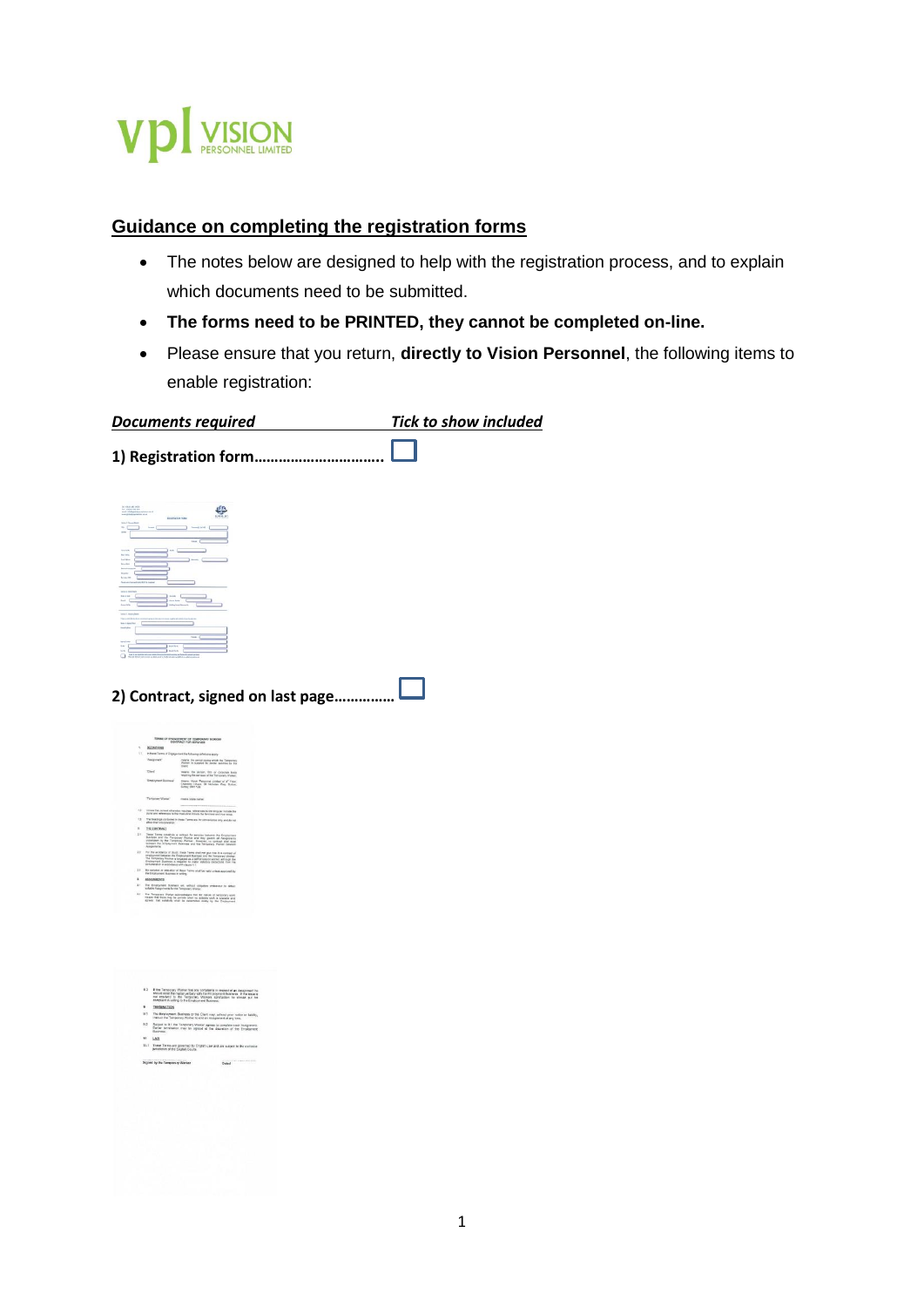#### **3) Form of Identification.** *TWO of the following in COLOUR***.………………….**

i) Passport – front cover and inside



# ii) Full UK Driving Licence (if born within the EU) – front and back



(If provisional licence then please send a utility bill or bank statement)



iii) Birth Certificate + proof of National Insurance Number

iv) Utility bill or Local Authority letter or bank statement or HMRC letter

**If non-EU National then please also provide proof of your eligibility to work in the UK.**

**4) Employee's Emergency Contact Details – Next of Kin……………...**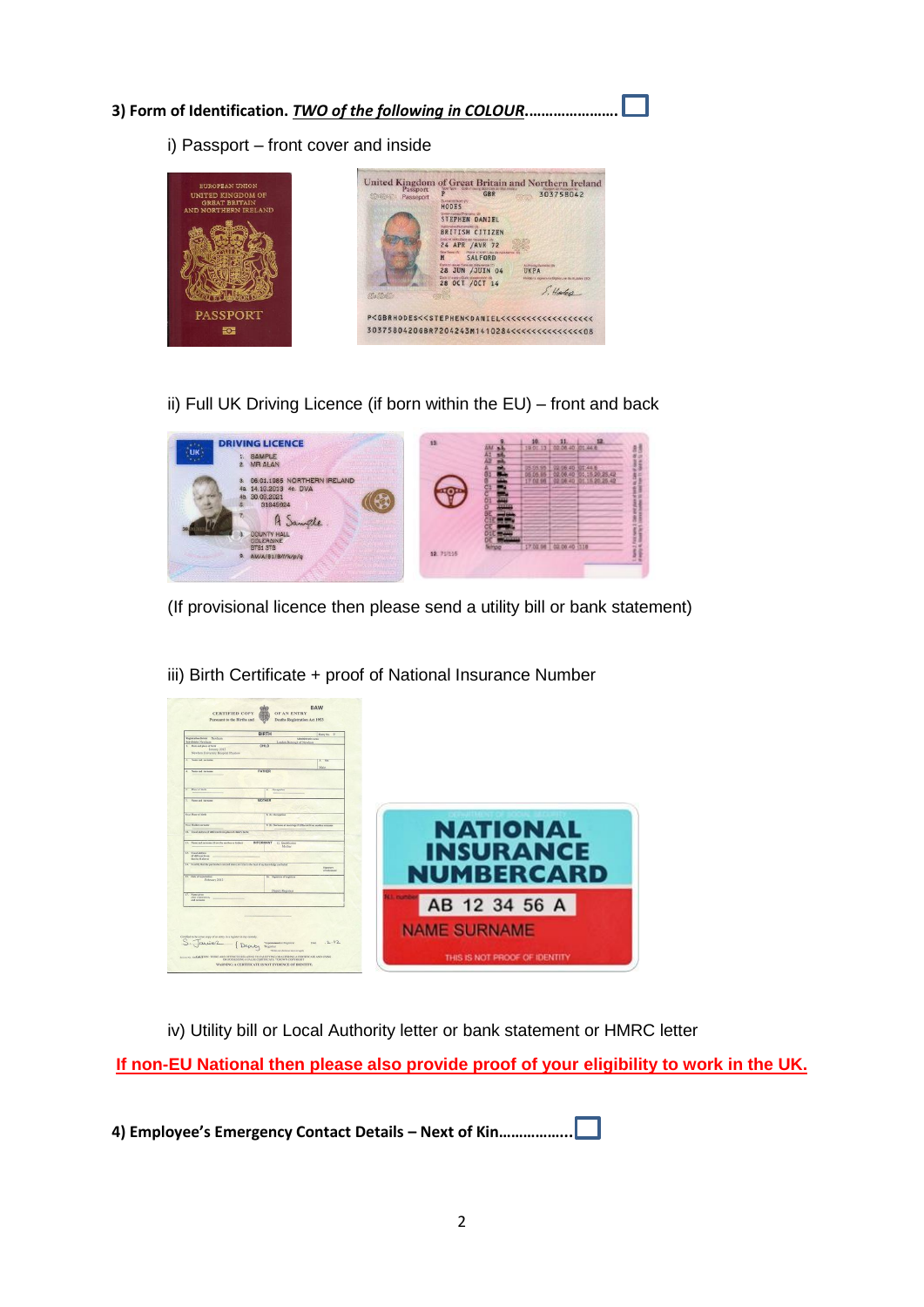#### **TERMS OF ENGAGEMENT OF TEMPORARY WORKER**

#### **CONTRACT FOR SERVICES**

#### **1. DEFINITIONS**

1.1 In these Terms of Engagement (the "Terms") the following definitions apply:

| "Assignment" | means: the temporary services to be carried out by the |
|--------------|--------------------------------------------------------|
|              | Temporary Worker for the Client;                       |

"Client" means: the person, firm, partnership, or company to whom the Temporary Worker is supplied:

"Conduct Regulations 2003" means: the Conduct of Employment Agencies and Employment Business Regulations 2003 (SI 2003/3319);

"Confidential Information" means: information in whatever form (including without limitation, in written, oral, visual or electronic form or on any magnetic or optical disk or memory and wherever located) relating to the business, customers, products, affairs and finances of the Client or the Employment Business for the time being confidential to the Client or the Employment Business and trade secrets including, without limitation, technical data and know-how relating to the business of the Client or the Employment Business or any of its or their suppliers, customers, agents, distributors, shareholders, management or business contacts;

"Employment Business" means: Vision Personnel Limited of Suite 2, Western House, Western Road, Billericay, Essex CM12 9DY;

"Temporary Worker" means (state name)

**………………………………………………………** who is supplied by the Employment Business to the Client to provide services to the Client (not as an employee) who is deemed to be an agency worker for the purposes of Regulation 3 of the Agency Workers Regulations 2010 (SI 2010/93).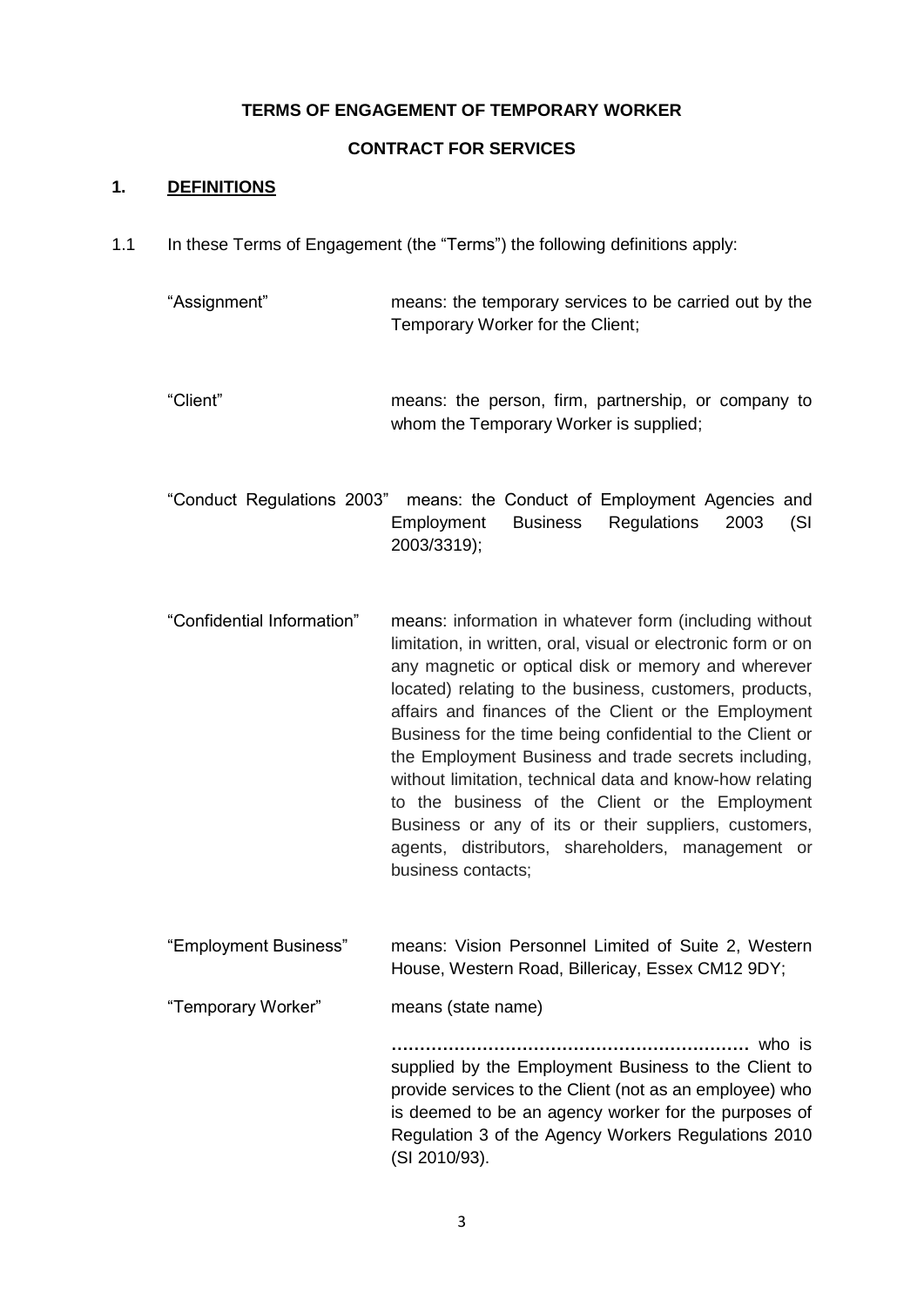- 1.2 Unless the context otherwise requires, references to the singular include the plural and references to the masculine include the feminine and vice versa.
- 1.3 The headings contained in these Terms are for convenience only and do not affect their interpretation.

#### **2. THE AGREEMENT**

- 2.1 These Terms set out the entire agreement between the Employment Business and the Temporary Worker for the supply of services to the Client and shall govern all Assignments undertaken by the Temporary Worker (including, for the avoidance of doubt, where the Temporary Worker undertakes an Assignment without having signed these Terms). No contract shall exist between the Employment Business and the Temporary Worker between Assignments.
- 2.2 For the avoidance of doubt, these Terms constitute a contract for services and not a contract of employment between the Employment Business and the Temporary Worker or the Temporary Worker and the Client.
- 2.3 For the purposes of the Conduct Regulations 2003, the Employment Business acts as an Employment Business in relation to the supply of the Temporary Worker to the Client.
- 2.4 No variation or alteration of these Terms shall be valid unless approved by the Employment Business in writing.

#### **3. ASSIGNMENTS**

- 3.1 The Employment Business will, without obligation endeavour to obtain suitable Assignments for the Temporary Worker. The Employment Business is not obliged to offer an Assignment to the Temporary Worker and the Temporary Worker shall not be obliged to accept any Assignment offered by the Employment Business.
- 3.2 The Temporary Worker acknowledges that the nature of temporary work means that there may be periods when no suitable work is available and agrees: that suitability of work shall be determined solely by the Employment Business; and that the Employment Business shall incur no liability to the Temporary Worker should it fail to offer Assignments or any other work.

## **4 TEMPORARY WORKER'S OBLIGATIONS**

- 4.1 The Temporary Worker is not obliged to accept any Assignment offered by the Employment Business. If the Temporary Worker does accept an Assignment, the Temporary Worker shall:
- (a) co-operate with the Client's reasonable instructions and accept the direction, supervision and control of any responsible person in the Client's organisation;
- (b) observe any rules and regulations of the Client's organisation (including normal hours of work) of which the Temporary Worker has been informed or of which the Temporary Worker should be reasonably aware;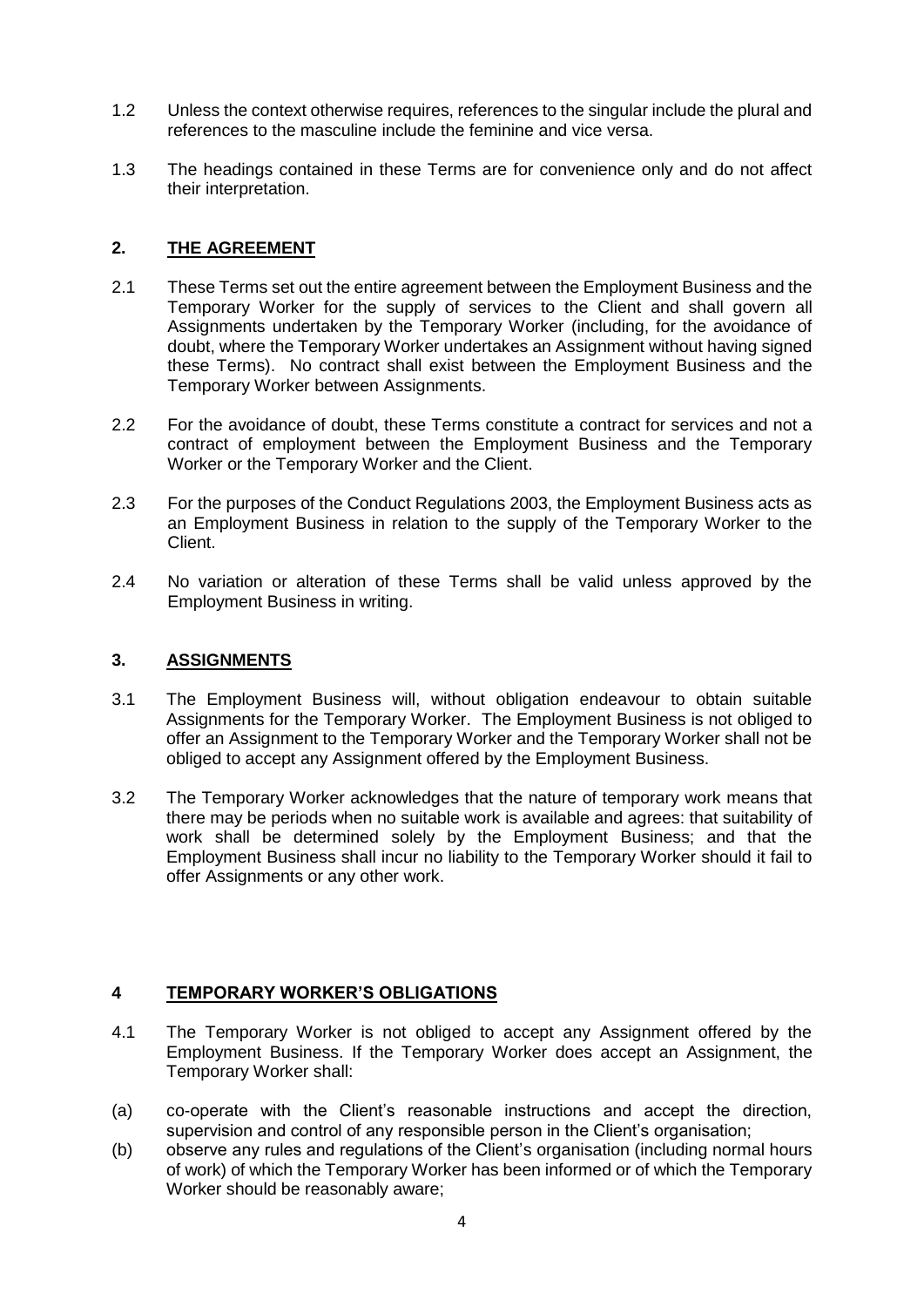- (c) co-operate with the Employment Business in the completion and renewal of all mandatory checks (including in relation to rights to work in the United Kingdom);
- (d) take all reasonable steps to safeguard their own health and safety and that of any other person who may be affected by their actions on the Assignment and comply with the health and safety policies of the Client;
- (e) not engage in any conduct which is or could be detrimental to the interests of the Employment Business or the Client; and
- (f) comply with all relevant statutes, laws, regulations and codes of practice from time to time in force in the performance of the Assignment and applicable to the Client's business.
- 4.2 If the Temporary Worker is unable for any reason to attend work during the course of an Assignment, they should first inform the Employment Business at least one hour before their normal start time to enable alternative arrangements to be made. If this is not possible, the Temporary Worker should inform the Client and then the Employment Business as soon as possible.
- 4.3 If, either before or during the course of an Assignment, the Temporary Worker becomes aware of any reason why they may not be suitable for an Assignment, they shall notify the Employment Business without delay.

## **5 REMUNERATION**

- 5.1 Subject to the Temporary Worker submitting properly authorised time sheets in accordance with clause 6 the Employment Business shall pay to the Temporary Worker remuneration calculated at a minimum hourly rate of £ The actual rate payable will be notified on a per Assignment basis, for each hour worked during an Assignment (to the nearest quarter hour) to be paid weekly in arrears, subject to deductions in respect of PAYE Class I National Insurance Contributions and Income Tax pursuant to S134 of the Income Taxes Act 1988 and any other deductions which the Employment Business may be required by law to deduct.
- 5.2 Subject to any statutory entitlement under the relevant legislation (e.g. statutory sick pay, statutory maternity pay, statutory paternity pay), the Temporary Worker is not entitled to receive payment from the Employment Business or Client for time not spent working on Assignment, whether in respect of holidays, illness or absence for any other reason unless otherwise agreed in writing.
- 5.3 The Temporary Worker will be paid by the Employment Business for all work completed, irrespective of whether the Employment Business has received payment from the Client.

#### **6 TIME SHEETS**

6.1 At the end of each week of an Assignment (or at the end of the Assignment where it is for a period of one week or less or is completed before the end of a week) the Temporary Worker shall deliver to the Employment Business a completed time sheet indicating the number of hours worked during the preceding week (or such lesser period) and signed by an authorised representative of the Client. Failure to submit a timesheet for hours worked may delay payment for those hours.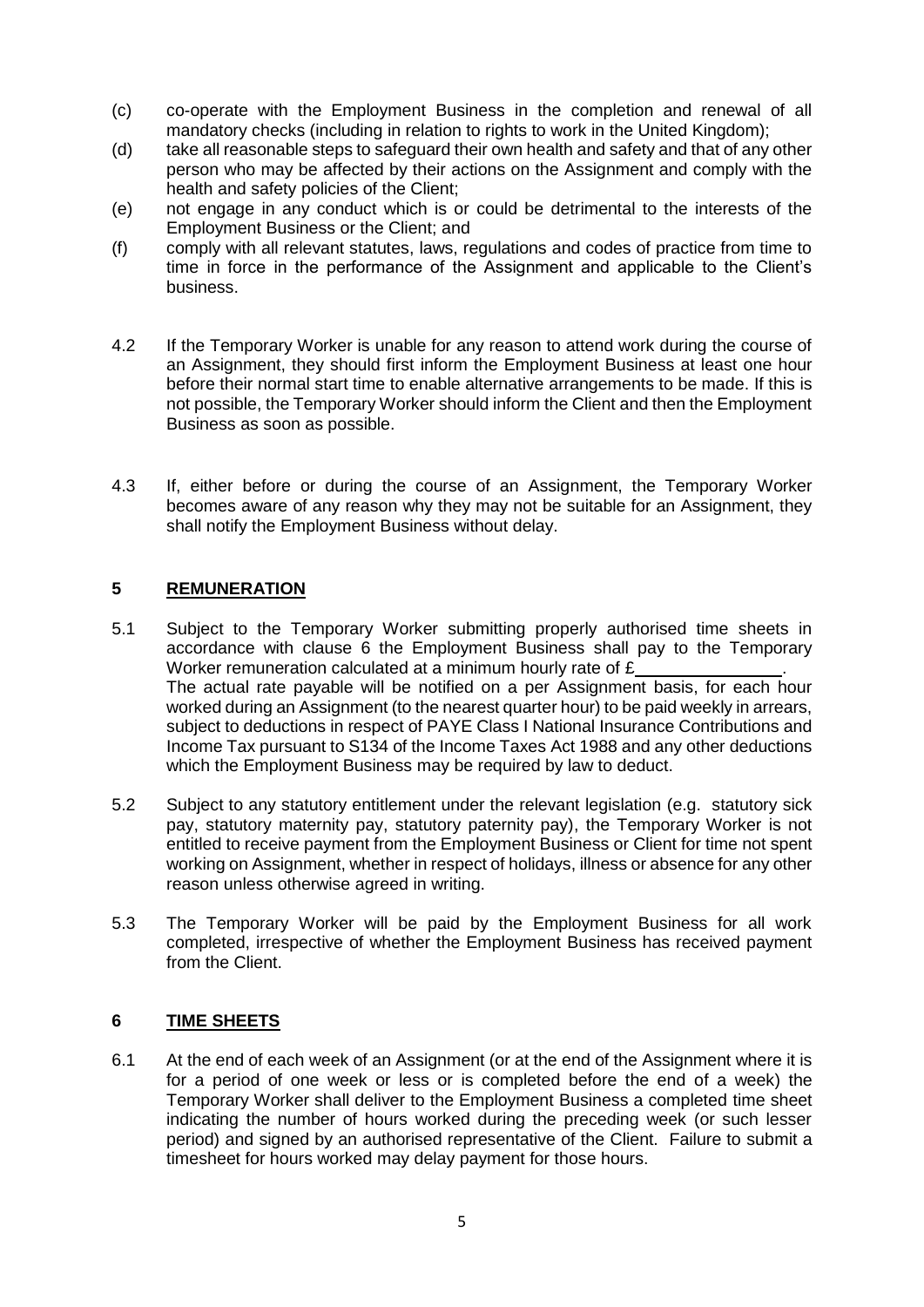- 6.2 For the avoidance of doubt and for the purpose of the Working Time Regulations, the Temporary Workers working time shall only consist of those periods during which the Temporary Worker is carrying out activities or duties for the Client as part of the Temporary Workers working time for these purposes. Travel time (to the Client's premises), lunch breaks and other rest breaks shall not count as part of the Temporary Worker's working time for these purposes.
- 6.3 The Temporary Worker **MUST** ensure that they only work 12 days in any 14 day period. If the Temporary Worker breaches this rule the current Assignment will be terminated and the Temporary Worker shall be offered no further Assignments by the Employment Business.
- 6.4 The Temporary Worker acknowledges and accepts that it could be a criminal offence under the Fraud Act 2006 to falsify any time sheet, for example by claiming payment for hours that were not actually worked.

## **7 ANNUAL LEAVE**

- 7.1 For the purpose of calculating leave under this clause, the leave year commences on the date the Temporary Worker starts an assignment or a series of Assignments. Under the Working Time Regulations 1998, the Temporary Worker is entitled to 5.6 weeks paid leave per leave year. All entitlement to leave must be taken during the course of the leave year in which it accrues and none may be carried forward to the next year.
- 7.2 Entitlement to leave accrues in proportion to the amount of time worked continuously by the Temporary Worker on Assignment during the leave year. The amount of the payment to which the Temporary Worker is entitled in respect of such leave is calculated in accordance with and in proportion to the number of hours which the Temporary Worker works on Assignments.
- 7.3 Where the Temporary Worker wishes to take any leave to which they are entitled, the Temporary Worker should notify the Employment Business in writing of the dates of the intended absence. The amount of notice the Temporary Worker is required to give should be at least the greater of two weeks or twice the length of period of leave that the Temporary Worker wishes to take.
- 7.4 Where these Terms are terminated by either party and a P45 is requested the Temporary Worker shall be entitled to a payment in lieu of any untaken leave where the amount of leave taken is less than the amount accrued in accordance with clause 7.1 above. If the Temporary Worker has taken more holiday than their accrued entitlement at the end of the Assignment the Employment Business shall be entitled to deduct the appropriate amount from any payments due to the Temporary Worker.
- 7.5 None of the provisions of this clause regarding the statutory entitlement to paid leave shall affect the Temporary Workers status as a self-employed worker.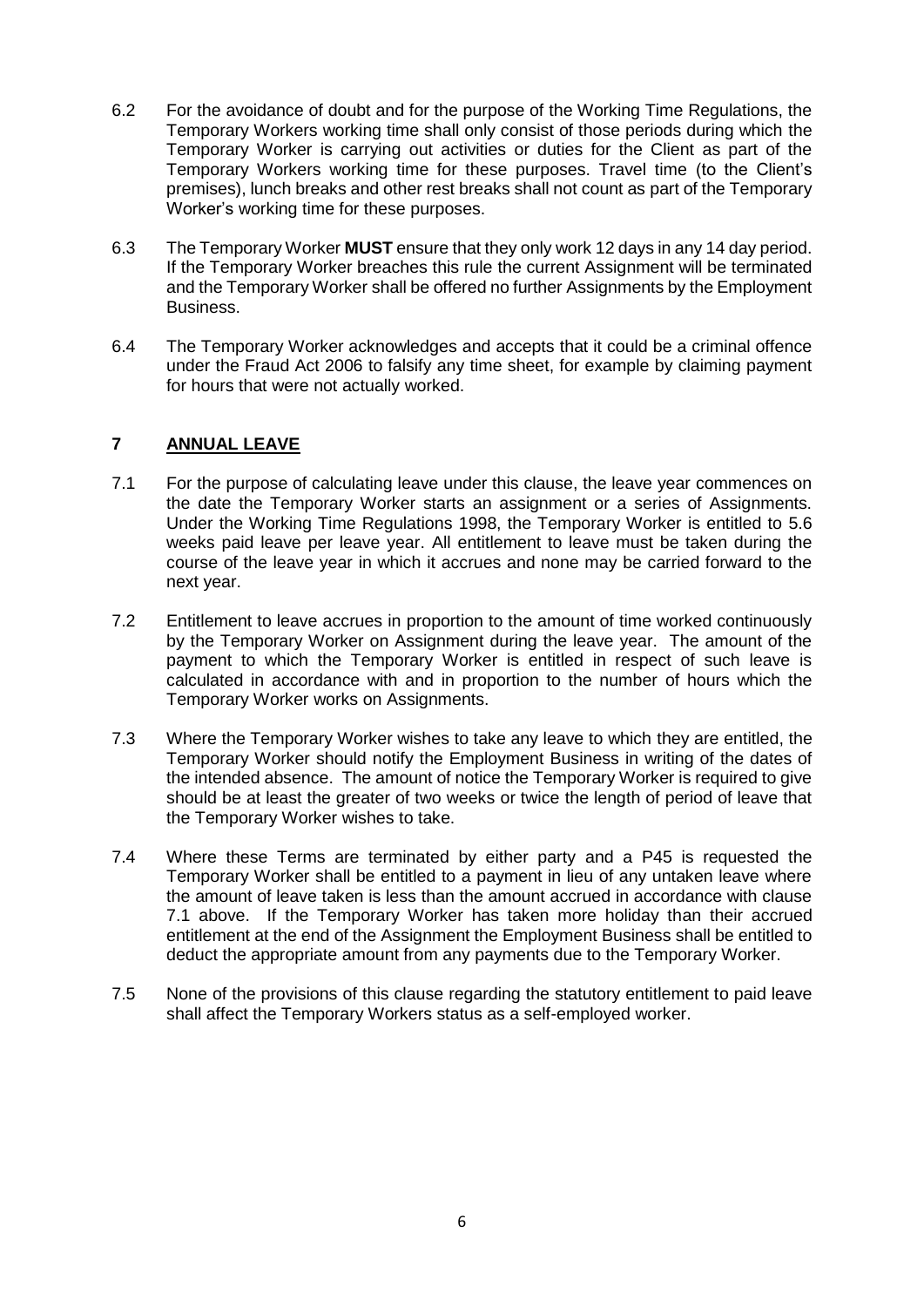#### **8 SICKNESS ABSENCE**

8.1 If the Temporary Worker satisfies the qualifying conditions laid down by law, they may be eligible to receive Statutory Sick Pay at the prevailing rate. The Temporary Worker will not be entitled to any other payments during such period.

#### **9 TERMINATION**

- 9.1 The Employment Business or the Client may, without prior notice or liability, terminate an Assignment at any time.
- 9.2 Subject to 9.1 the Temporary Worker agrees to complete each Assignment. Earlier termination may be agreed at the discretion of the Employment Business.
- 9.3 The Temporary Worker acknowledges that the continuation of an Assignment is subject to and dependent on the continuation of the agreement entered into between the Employment Business and the Client. If that agreement is terminated for any reason, the Assignment shall cease with immediate effect without liability to the Temporary Worker, except for payment for work done up to the date of termination of the Assignment.
- 9.4 Unless exceptional circumstances apply, the Temporary Worker's failure to inform the Client or the Employment Business of their inability to attend work as required by clause 4.2 will be treated as termination of the Assignment by the Temporary Worker.
- 9.5 If the Temporary Worker is absent during the course of an Assignment and the Assignment has not otherwise been terminated, the Employment Business will be entitled to terminate the Assignment in accordance with clause 9.1 if the work to which the Temporary Worker was assigned is no longer available.

#### **10 CONFIDENTIALITY**

- 10.1 In order to protect the confidentiality and trade secrets of the Employment Business and the Client, the Temporary Worker agrees not at any time:
	- (a) whether during or after an Assignment (unless expressly so authorised by the Client or the Employment Business as a necessary part of the performance of their duties), to disclose to any person or to make use of any of the trade secrets or the Confidential Information of the Client or the Employment Business; or
	- (b) to make any copy, abstract or summary of the whole or any part of any document or other material belonging to the Client or the Employment Business except when required to do so in the course of the Temporary Worker's duties under an Assignment, in which circumstances such copy abstract or summary would belong to the Client or the Employment Business, as appropriate.
- 10.2 The restriction in clause 10.1 does not apply to:
	- (a) any use or disclosure authorised by the Client or the Employment Business or as required by law a court of competent jurisdiction or any governmental or regulatory authority;
	- (b) any information which is already in, or comes into, the public domain otherwise than through the Temporary Worker's unauthorised disclosure; or
	- (c) the making of a protected disclosure within the meaning of section 43A of the Employment Rights Act 1996.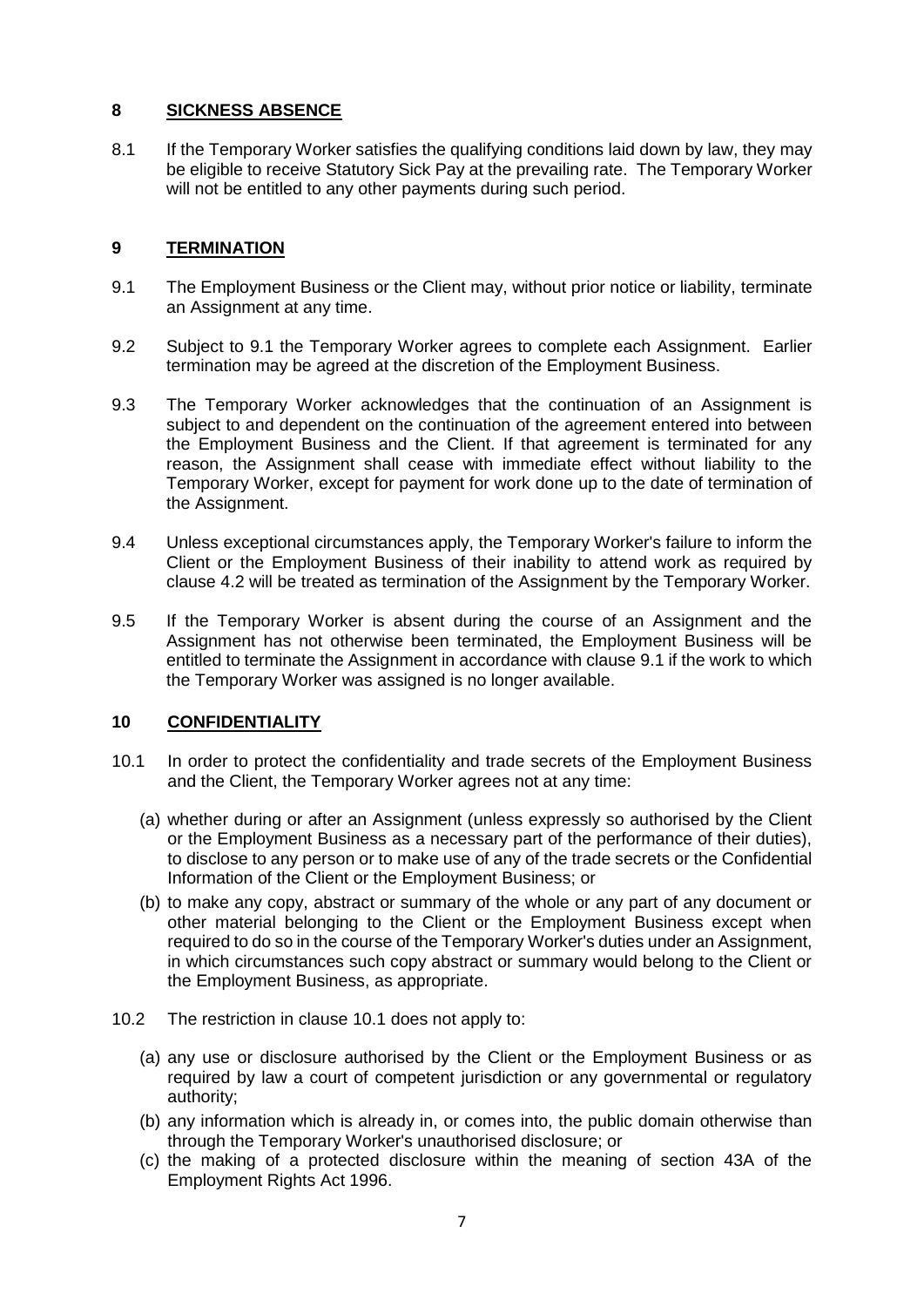10.3 At the end of each Assignment or on request the Temporary Worker agrees to deliver up to the Client or the Employment Business (as directed) all documents (including copies), ID cards, swipe cards, equipment, passwords, pass codes and other materials belonging to the Client which are in its possession, including any data produced, maintained or stored on the Client's computer systems or other electronic equipment.

### **11 DATA PROTECTION**

- 11.1 The Temporary Worker consents to the Employment Business and the Client (and any other intermediary) holding and processing data relating to them for legal, personnel, administrative and management purposes and in particular to the processing of any "sensitive personal data" as defined in the Data Protection Act 2018 relating to them including, as appropriate:
	- (a) information about their physical or mental health or condition to monitor sick leave and take decisions as to their fitness for work;
	- (b) their racial or ethnic origin or religious or similar beliefs to monitor compliance with equal opportunities legislation;
	- (c) information relating to any criminal proceedings in which they have been involved for insurance purposes and to comply with legal requirements and obligations to third parties.
- 11.2 The Temporary Worker consents to the Employment Business, any intermediary involved and the Client making such information available to the Client, those who provide products or services to the Employment Business (such as advisers), regulatory authorities, governmental or quasi-governmental organisations and potential purchasers of the Employment Business or any part of its business.
- 11.3 For more information on how the Employment Business will store and use your personal data please visit *[www.visionpl.com/privacy-policy/](http://www.visionpl.com/privacy-policy/)*

#### **12 ENTIRE AGREEMENT**

12.1 These Terms constitute the entire agreement between the parties and supersedes and extinguishes all previous agreements, promises, assurances, warranties, representations and understandings between them, whether written or oral, relating to its subject matter.

#### **13. LAW**

13.1 These Terms are governed by English Law and are subject to the exclusive jurisdiction of the English Courts.

……………………………………. ……………………………. **Signed by the Temporary Worker** 

| <b>Da</b> |  |  |
|-----------|--|--|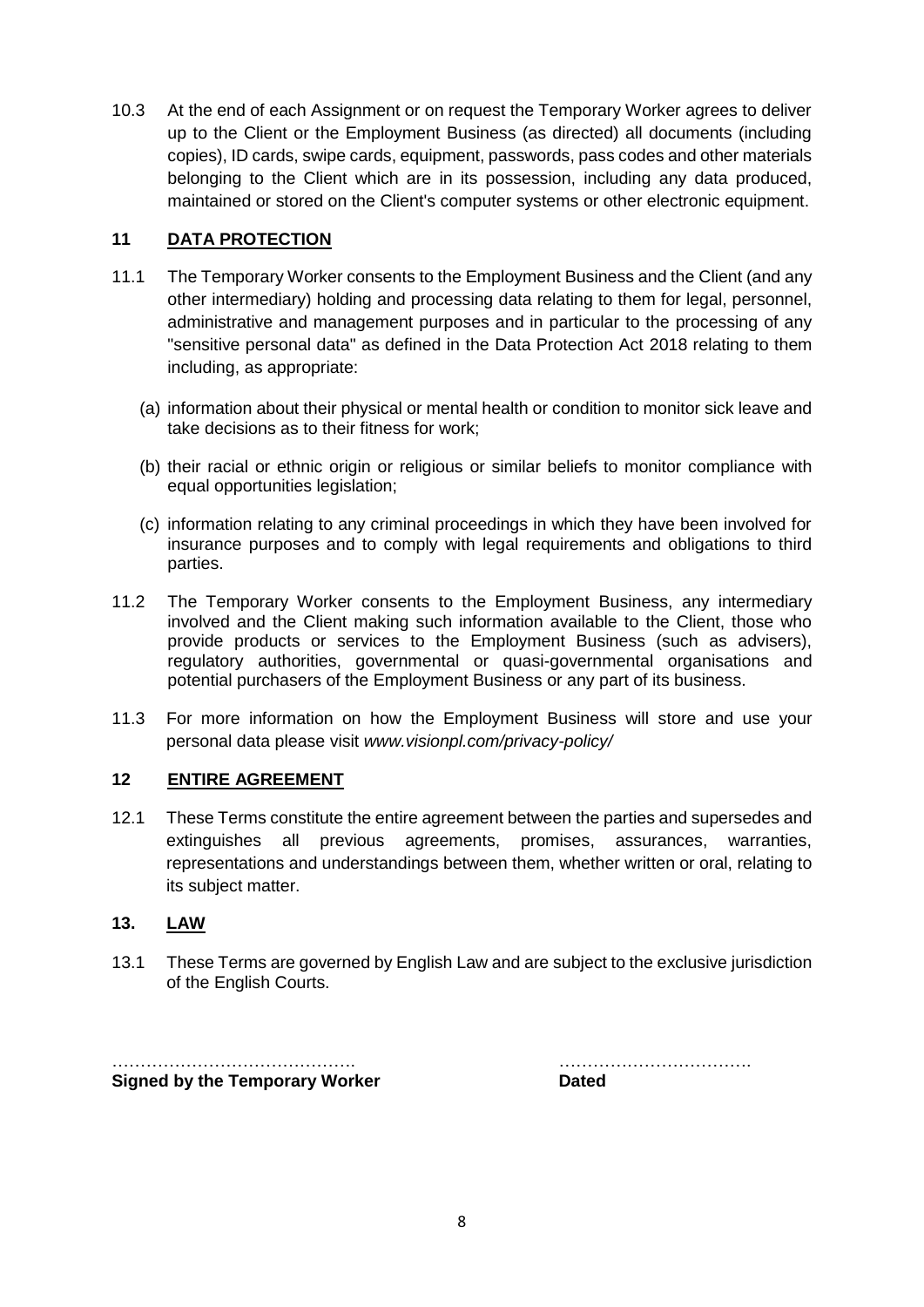| Tel: 0843 455 5000<br>Fax: 01279 410 818<br>email: info@globalpaysolutions.co.uk<br>www.globalpaysolutions.co.uk | Please send direct to Vision,<br>either to the postal address<br>listed below, or by email to<br>TIONS<br>Compliance@visionpl.com. |
|------------------------------------------------------------------------------------------------------------------|------------------------------------------------------------------------------------------------------------------------------------|
| Section 1- Personal Details                                                                                      |                                                                                                                                    |
| <b>Title</b><br>Surname                                                                                          | Forename(s) (In Full)                                                                                                              |
| <b>Address</b>                                                                                                   |                                                                                                                                    |
|                                                                                                                  |                                                                                                                                    |
|                                                                                                                  | Postcode                                                                                                                           |
|                                                                                                                  |                                                                                                                                    |
| Home Tel No.                                                                                                     | Mobile                                                                                                                             |
| Work Tel No.                                                                                                     |                                                                                                                                    |
| <b>Email Address</b>                                                                                             | <b>Nationality</b>                                                                                                                 |
| <b>Date of Birth</b>                                                                                             |                                                                                                                                    |
| National Insurance No.                                                                                           |                                                                                                                                    |
|                                                                                                                  |                                                                                                                                    |
| <b>Occupation</b>                                                                                                |                                                                                                                                    |
| <b>Tax Code / UTR</b>                                                                                            |                                                                                                                                    |
| Please note all personal details MUST Be Completed                                                               |                                                                                                                                    |
|                                                                                                                  |                                                                                                                                    |
| <b>Section 2 - Bank Details</b>                                                                                  |                                                                                                                                    |
| Name of bank                                                                                                     | <b>Sort Code</b>                                                                                                                   |
| <b>Branch</b>                                                                                                    | <b>Account Number</b>                                                                                                              |
| <b>Account Holder</b>                                                                                            | <b>Building Society Reference No</b>                                                                                               |
|                                                                                                                  |                                                                                                                                    |
| Section 3 - Invoicing Details                                                                                    |                                                                                                                                    |
|                                                                                                                  | Please provide details of your recruitment agency or client we are to invoice, together with details of your hourly rates          |
| Name of Agency/Client                                                                                            | Vision Personnel Ltd                                                                                                               |
| <b>Branch Address</b>                                                                                            | Suite 2, Western House, Western Road, Billericay, Essex                                                                            |
|                                                                                                                  |                                                                                                                                    |
|                                                                                                                  | <b>CM12 9DY</b><br>Postcode                                                                                                        |
| <b>Agency Contact</b>                                                                                            |                                                                                                                                    |
| Tel No.                                                                                                          | Branch Tel No.                                                                                                                     |
| 01277811906<br>01277 280644<br>Fax No.                                                                           | <b>Branch Fax No.</b>                                                                                                              |

 $\overline{a}$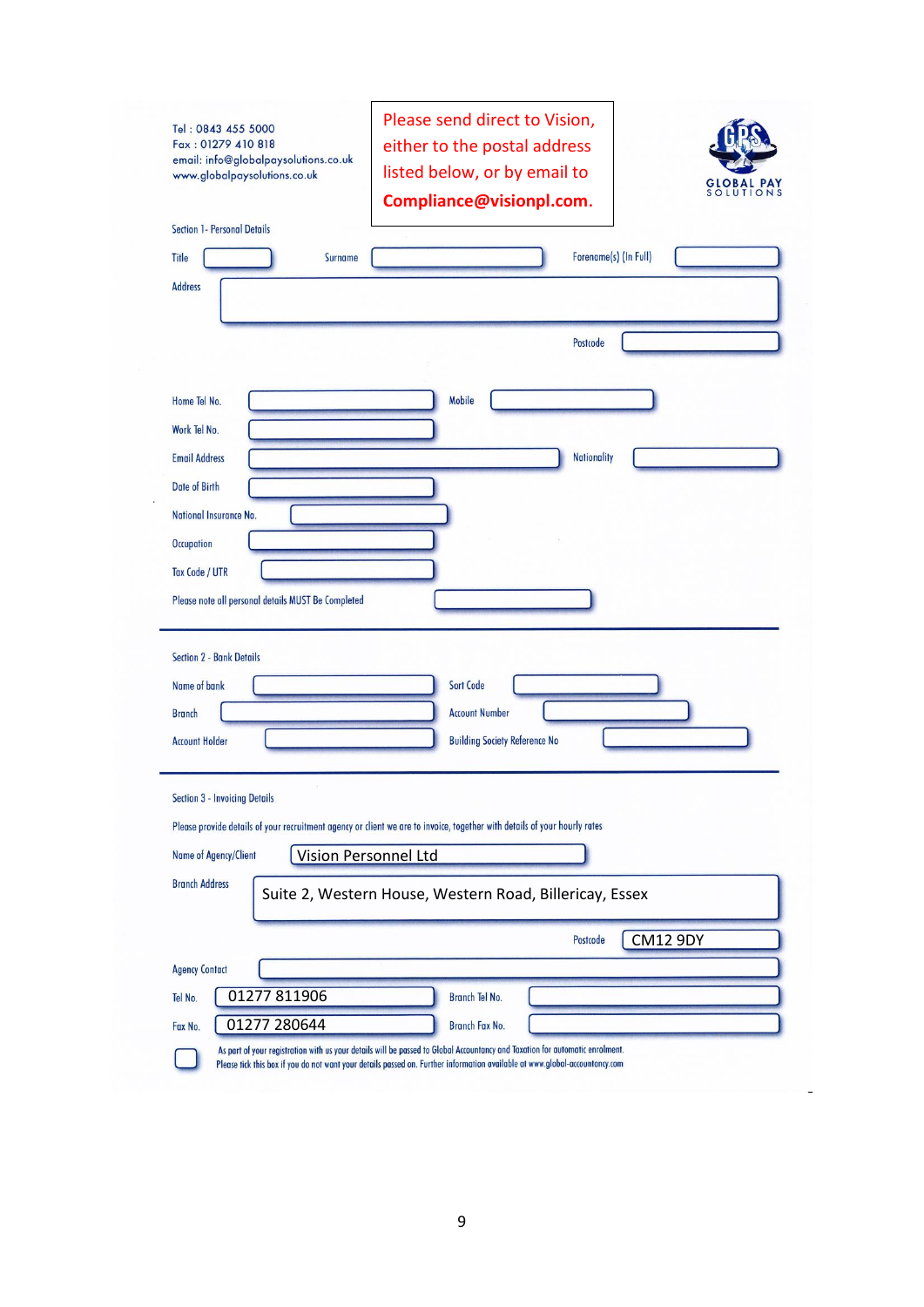

# **THIRD PARTY BANK ACCOUNT**

# **AUTHORISATION FORM**

# **(Please complete this form if bank account is not in your name)**

| below named person to receive any monies due from the Global Pay Solutions Ltd<br>into the mentioned account:                                                                                                                                               |
|-------------------------------------------------------------------------------------------------------------------------------------------------------------------------------------------------------------------------------------------------------------|
|                                                                                                                                                                                                                                                             |
|                                                                                                                                                                                                                                                             |
|                                                                                                                                                                                                                                                             |
|                                                                                                                                                                                                                                                             |
|                                                                                                                                                                                                                                                             |
|                                                                                                                                                                                                                                                             |
| (I agree to the terms below)                                                                                                                                                                                                                                |
|                                                                                                                                                                                                                                                             |
|                                                                                                                                                                                                                                                             |
|                                                                                                                                                                                                                                                             |
| I agree that the Global Pay Solutions Ltd are not held responsible for any issue<br>regarding funds once they have left the Global Pay Solutions Ltd account. All queries<br>regarding the whereabouts of funds should then be directed at the beneficiary. |
|                                                                                                                                                                                                                                                             |
|                                                                                                                                                                                                                                                             |
|                                                                                                                                                                                                                                                             |
|                                                                                                                                                                                                                                                             |
| ID will be required for the account holder and temporary worker                                                                                                                                                                                             |

# **with signature**

# **(Example – Passport or Driving Licence)**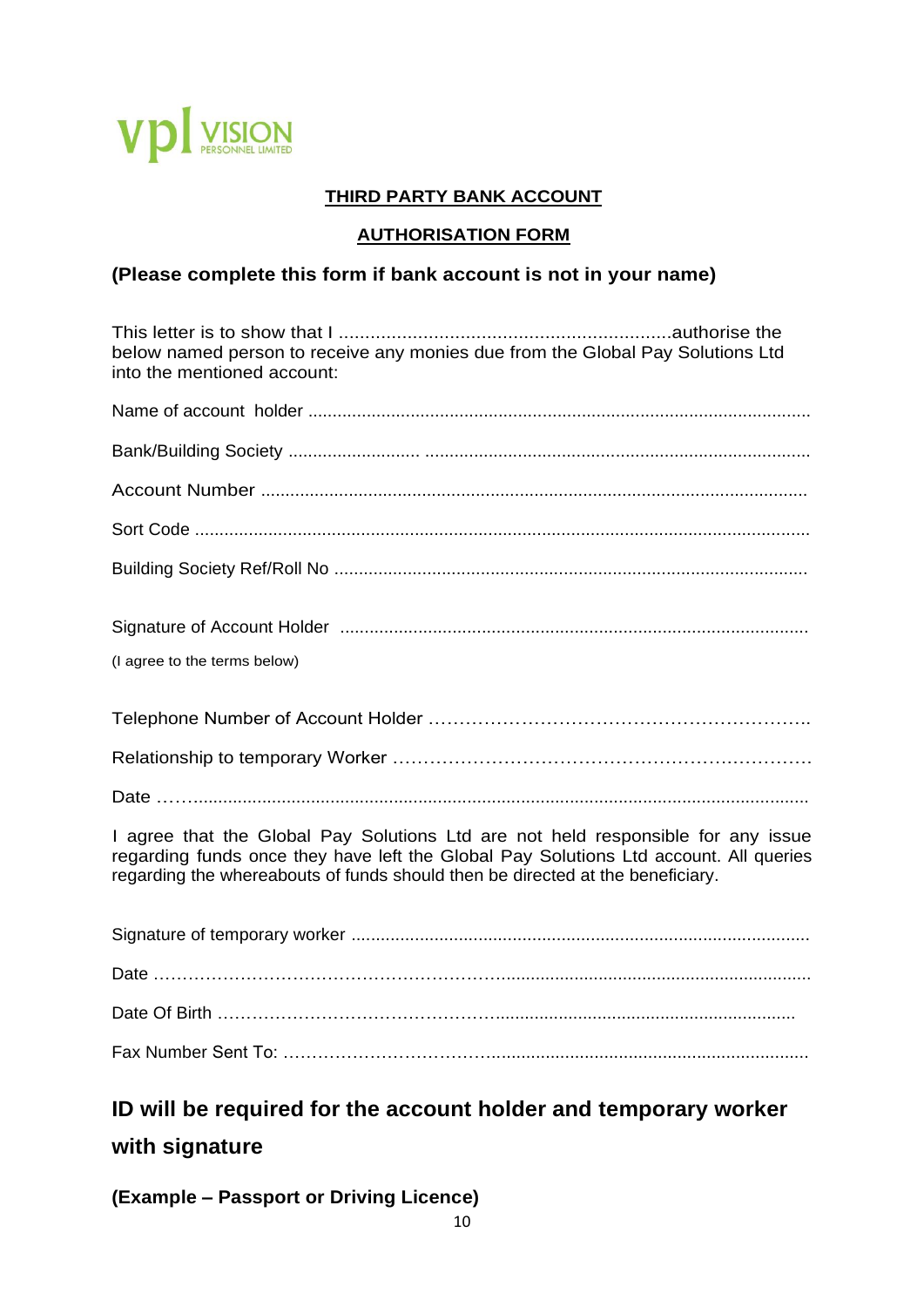

# **Employee's Emergency Contact Details – Next of Kin (Please ensure this is completed)**

| Your Name                             |  |
|---------------------------------------|--|
| <b>Your National Insurance Number</b> |  |
| Home Address                          |  |
|                                       |  |
|                                       |  |
|                                       |  |
| Mobile telephone number               |  |

| Name of your next of kin    |  |
|-----------------------------|--|
| Address of your next of kin |  |
|                             |  |
|                             |  |
| Daytime telephone number    |  |
|                             |  |
| Relationship to you         |  |
|                             |  |

Please state any medical details which we should be aware of in the event of an emergency, eg. diabetes, epilepsy.

# **This information will be treated as confidential**